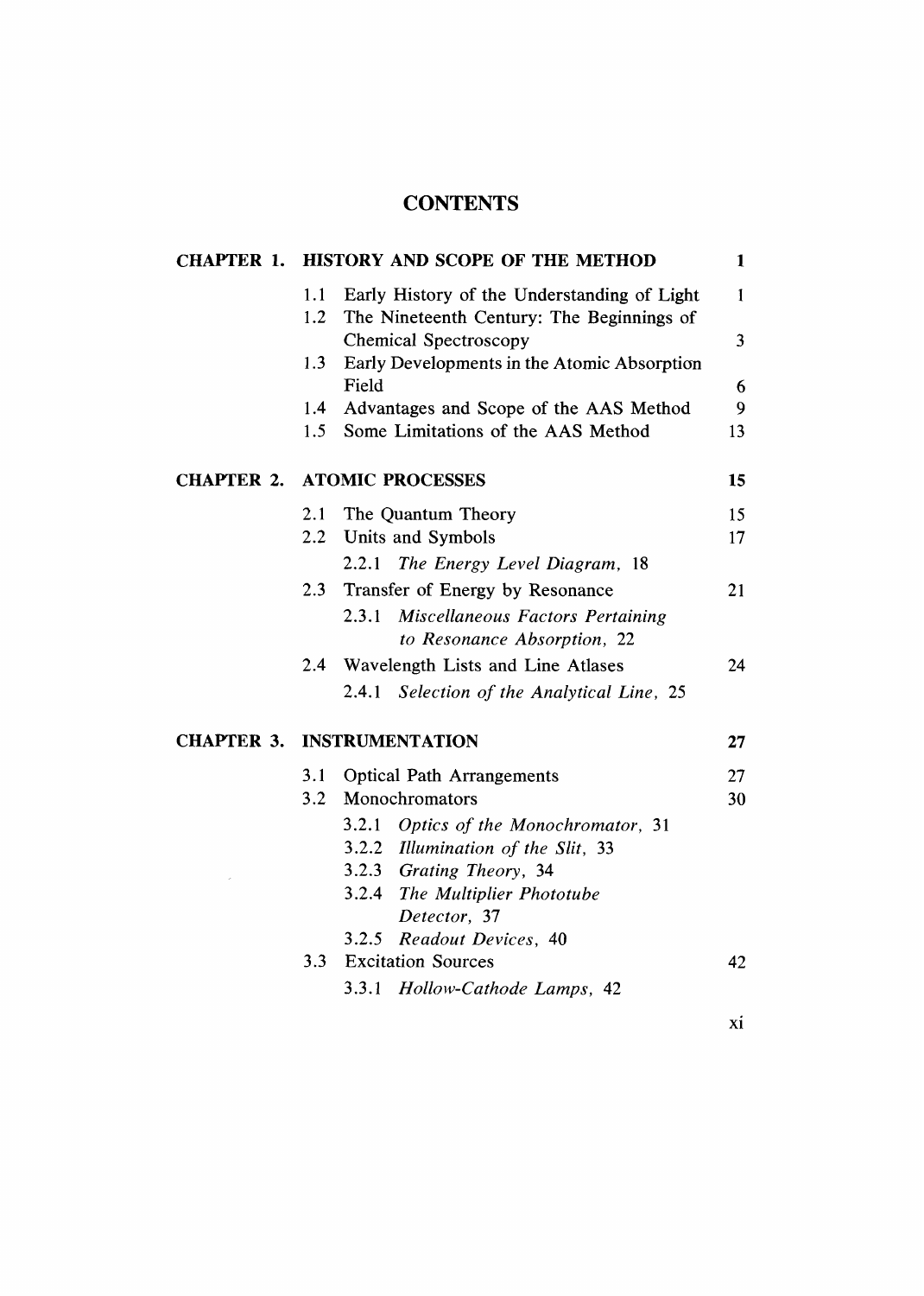## **CONTENTS**

|                   |                  |                               | 3.3.2 Electrodeless Discharge Lamps, 49    |     |
|-------------------|------------------|-------------------------------|--------------------------------------------|-----|
|                   |                  |                               | 3.3.3 Other Excitation Sources, 50         |     |
|                   | 3.4              | Flames                        |                                            | 51  |
|                   | 3.5              | <b>Burners and Nebulizers</b> |                                            | 56  |
|                   | 3.6              |                               | The Furnace or Flameless Atomizer          | 59  |
|                   |                  |                               | 3.6.1 Temperature Programming, 63          |     |
|                   |                  |                               | 3.6.2 Background Correction, 64            |     |
|                   |                  |                               | 3.7 The Delves Cup Atomizer                | 65  |
|                   | 3.8              |                               | <b>Flame Emission Methods</b>              | 67  |
|                   |                  |                               | 3.8.1 Flame Emission Spectroscopy, 67      |     |
|                   |                  |                               | 3.8.2 Atomic Fluorescence                  |     |
|                   |                  |                               | Spectroscopy, 69                           |     |
|                   | 3.9 <sub>2</sub> |                               | <b>Multielement Analysis</b>               | 71  |
| <b>CHAPTER 4.</b> | <b>TECHNIQUE</b> |                               |                                            | 72  |
|                   | 4.1              |                               | Preparation of the Sample                  | 72  |
|                   |                  |                               | 4.1.1 Sampling Techniques, 72              |     |
|                   |                  |                               | 4.1.2 Dissolution Methods, 74              |     |
|                   |                  |                               | 4.1.3 Chemical Preparation, 76             |     |
|                   |                  |                               | 4.1.4 Special Treatments, 80               |     |
|                   | 4.2              |                               | Interferences                              |     |
|                   |                  |                               | 4.2.1 Chemical Interferences, 90           |     |
|                   |                  |                               | 4.2.2 Physical Interferences, 91           |     |
|                   |                  |                               | 4.2.3 Spectroscopic Interferences, 92      |     |
|                   | 4.3              |                               | <b>Organizational Details</b>              | 94  |
|                   |                  |                               | 4.3.1 Adjustment of Analytical             |     |
|                   |                  |                               | Parameters, 94                             |     |
|                   |                  |                               | 4.3.2 Selection of Wavelength, 96          |     |
|                   |                  |                               | 4.3.3 Optical Arrangements, 96             |     |
|                   |                  |                               | 4.3.4 Sensitivity and Detection Limits, 97 |     |
|                   | 4.4              |                               | The Calibration or Working Curve           | 99  |
|                   |                  |                               | 4.4.1 The Calculation of Absorbance, 99    |     |
|                   |                  |                               | 4.4.2 The Calibration Plot, 100            |     |
|                   | 4.5              |                               | <b>Statistical Operations</b>              | 103 |
|                   |                  |                               | 4.5.1 The Linear Calibration Curve, 103    |     |
|                   |                  |                               | 4.5.2 Tests of Reliability, 104            |     |
|                   |                  | 4.5.3                         | Photometric Error Function, 108            |     |

xii